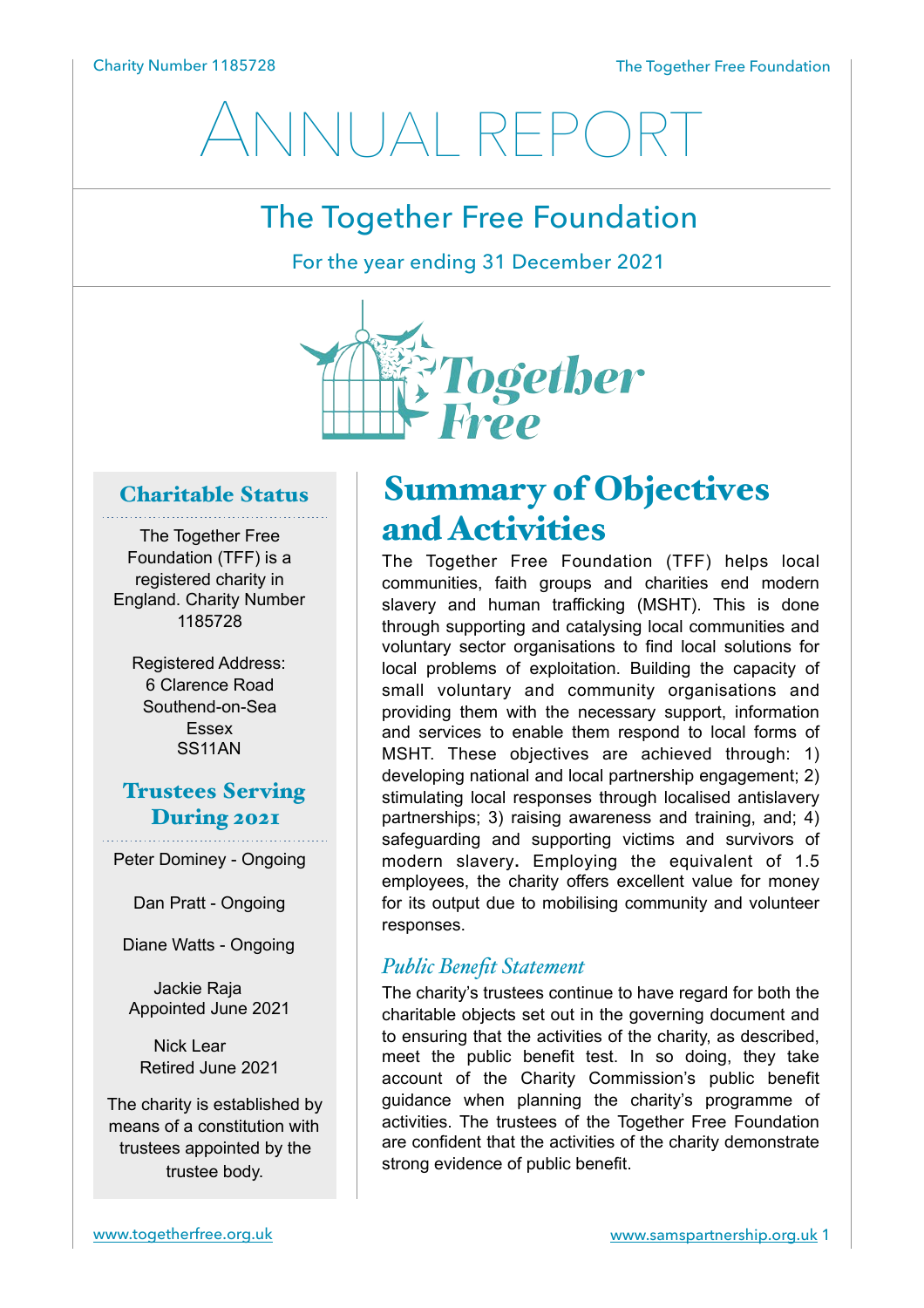### Strong Progress During the Pandemic

Although 2021 continued to be challenging for TFF, there has been strong progress and a d a p t a bility. Reduced opportunities for face to face partnership engagement, training and awareness raising resulted in increased online training and engagement through video conferencing and social media.

One of TTF's employees was furloughed for 25% for 9 months of 2021. Although 2021 has been a challenging year, TTF has adapted, expanded current initiatives and pursued new opportunities relating to this vital work.

### ✦ Partnership Development

The Together Free Foundation works in partnership in order to maximise impact. It draws on its national networks to stimulate localised responses to MSHT. During 2021 this included:

•Initiating and leading the research project exploring *Slavery-Free Communities: Practical and Theological Responses to Modern Slavery*. Undertaken in partnership with Regent's Park College: Oxford University, The Salvation Army, The Clewer Initiative, BMS World Mission, Rene Cassin and The Baptist Union of Great Britain.

•Three articles written for Reform Magazine, SCM Press and the Baptist Union of Great Britain's social media channels. One podcast for four church denominations.

•Participation in The Human Trafficking Foundation's National Network of Co-ordinator's Forum.

•Facilitating the continued development of the Southend Against Modern Slavery Partnership

•Encouraging the emergence of antislavery initiatives within the county of Essex.



The research project 'Slavery-Free Communities' was initiated and led by Together Free. It explores faith and community responses to modern slavery. The 302 page book was published by SCM Press and includes contributions from Rt Hon Theresa May, The Most Revd Justin Welby as well as leading theologians and human rights practitioners.

"This collection of thoughtful and informative contributions powerfully make the case for the role of faith communities in our work to eradicate slavery and trafficking. It anchors this work in holy text, provides inspiring examples of what can be done and listens with compassion to the voices of survivors. This book will move you to action and prayer for those who are oppressed by the greatest human rights abuse of our time."

*Dame Sarah Thornton, Independent Anti-Slavery Commissioner, UK*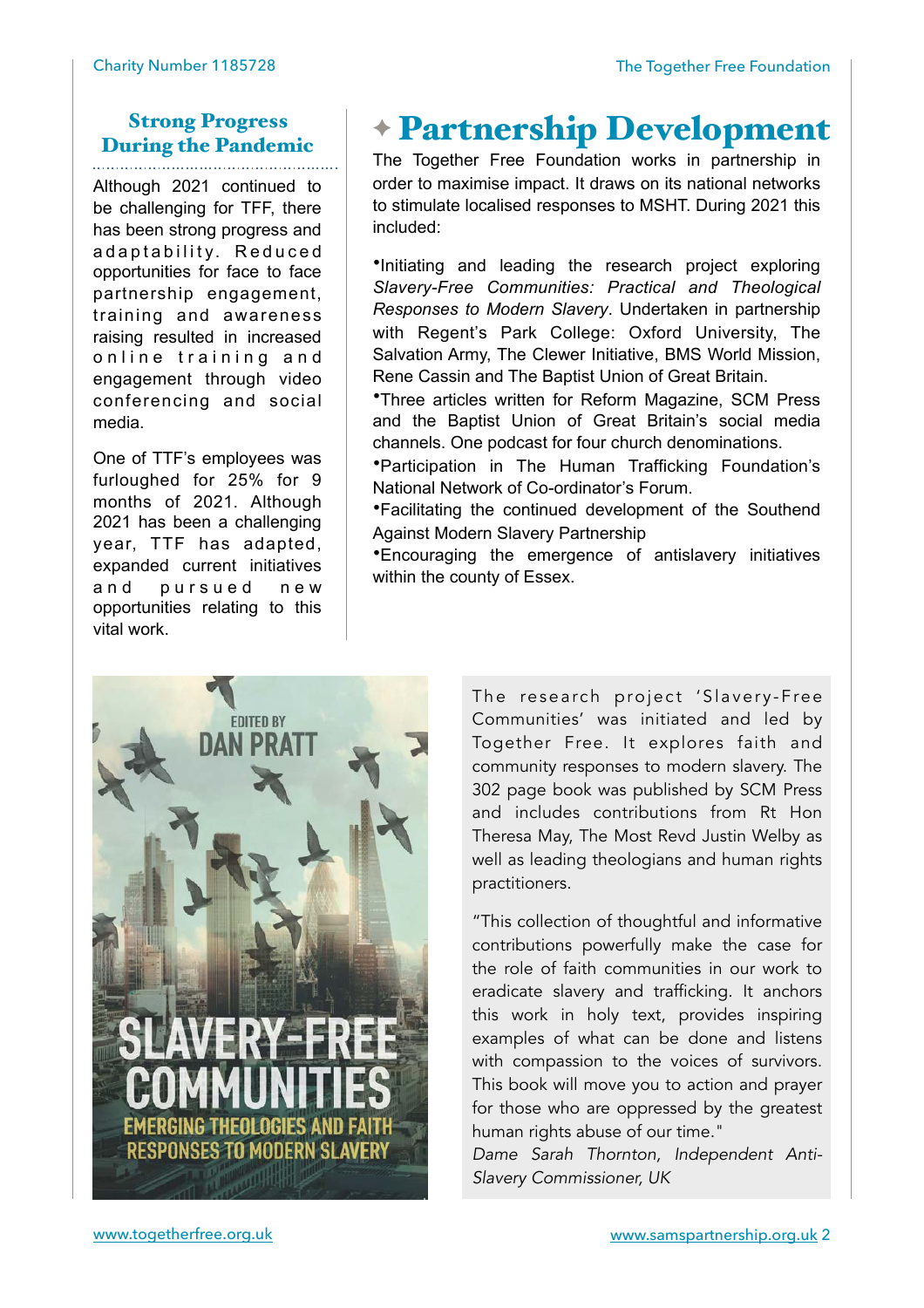

### SAMS Partnership in Numbers, 2021

#### 25 Partner Organisations

Six community leaders on Steering Group

Two awareness raising campaigns

Three specialist training packages developed for housing providers, healthcare providers and charities

21 workshops delivered

595 front-line professionals and volunteers trained

10 policies developed and updated

Survivor Care Project initiated and set-up

Five survivors of modern slavery supported

9 Volunteers trained as mentors, befrienders and practical helpers

57 hours of support given to survivors within first 3 months of the project

## ✦Stimulating local responses through localised antislavery partnerships

The *Southend Against Modern Slavery (SAMS) Partnership* grew from the Together Free Foundation and continues to be held within the charity. SAMS Partnership formed the major piece of work undertaken by TFF within 2021. During 2021 activities included:

Organising and facilitating quarterly SAMS Partnership meetings. Twenty-five partner organisations participated including charities, faith groups and the local council and police. Best practice and increased partnership work emerged through developing joint actions towards a slavery-free community, including:

oFacilitating two modern slavery awareness campaigns within the Borough of Southend oMonthly participation in council-led strategic

modern slavery groups

oSpecialist training co-developed and implemented with Southend on Sea Borough Council for Third Sector Organisations, Housing Providers and Healthcare Trusts

oSix local community leaders formed the SAMS Steering Group in order to give accountability and guidance. Three Steering Group meetings held.

o Community intelligence work through one intelligence training session and five intelligence reports submitted to Police.

oCharitable policies developed, including: Confidentiality, Complaints and Grievances, Data Protection, Equality, Diversity and Inclusion, Equal Opportunities, Lone Working, Professional Boundaries, Safeguarding, Volunteer Management, Whistleblowing.

oNew Survivor Care Project, offering community-based support to survivors of MSHT.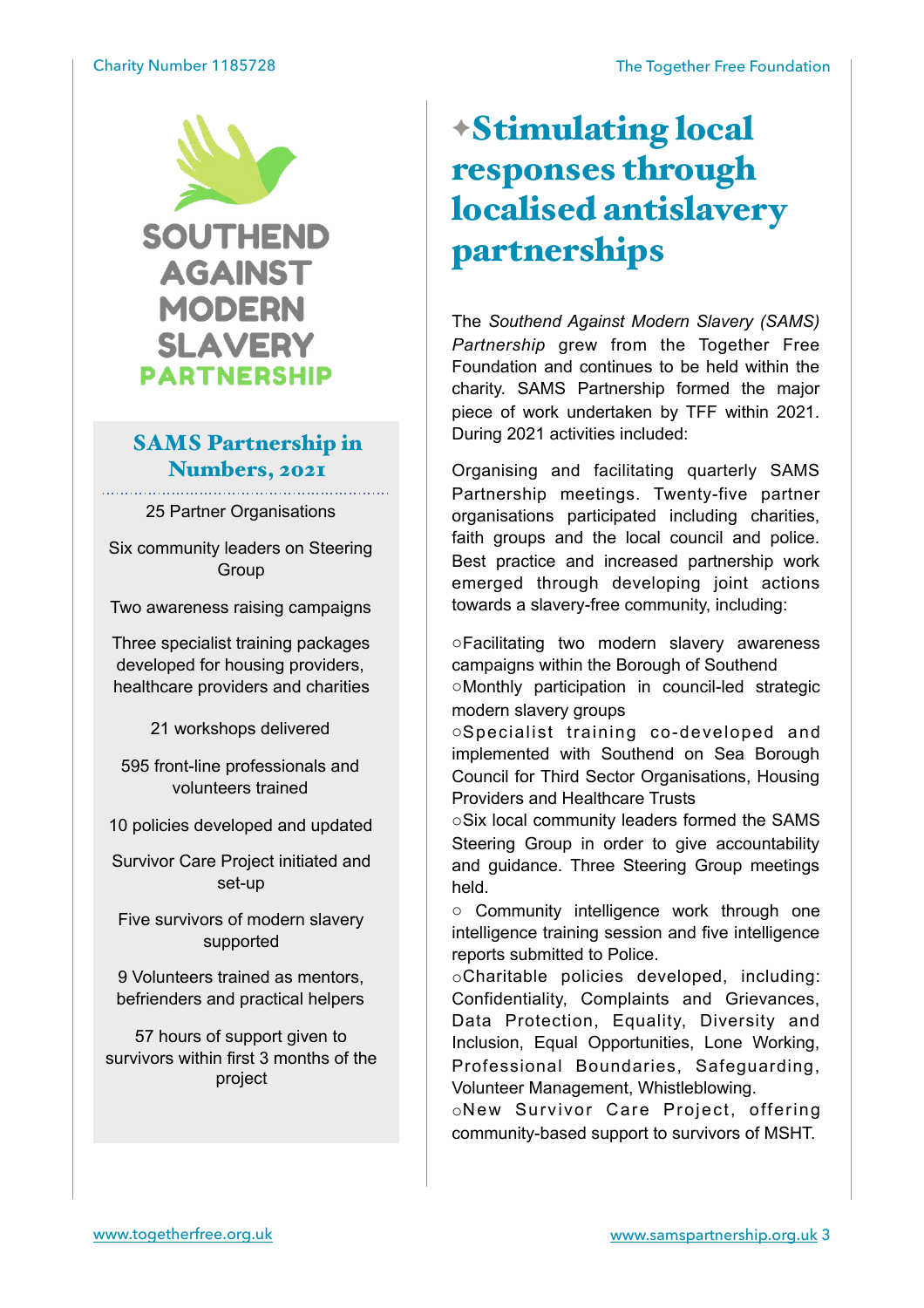

### World Day Against **Trafficking**

An awareness campaign led by SAMS and Southend Borough Council involved: -Front page article in the local paper -Four awareness videos created -Artwork and awareness posters displayed at Southend Train Station -Social media campaign with support of local partners and British Transport Police Photo above

### ✦Raising Awareness and Training

During 2021, TTF carried out the following awareness raising activities:

•Fourteen awareness raising workshops were conducted within the borough of Southend through SAMS Partnership. These included training for front-line professionals and volunteers who work with vulnerable people within the locality. 305 local people were trained to identify modern slavery and safeguarding. Workshops were conducted with Essex University, Southend-on-Sea Borough Council, NHS Essex Partnership Trust and local charities. •Seven further training and awareness workshops highlighting the work of SAMS Partnership were conducted across England,

involving 290 people. This included with the The Clewer Initiative, the Army's 256 Field Hospital and the Eastern Synod of the United Reformed Church.

•Media coverage including two BBC Essex interviews and one article The Echo (Essex newspaper).

•Anti-slavery art campaign with Project 49 (a charity supporting individuals with special needs). Resources developed including T-shirts, posters and flyers.

•Accompanying awareness posters were distributed within the borough to cafes, shops and public places. The campaign included extensive social media coverage.



### Labour Exploitation Awareness Campaign

*In partnership with the Southend Safeguarding Partnership and Gangmasters and Labour Abuse Authority the campaign engaged the public on Southend High Street. Artwork produced in partnership by SAMS Partnership and Project 49 (a project supporting adults with learning needs). December 2021*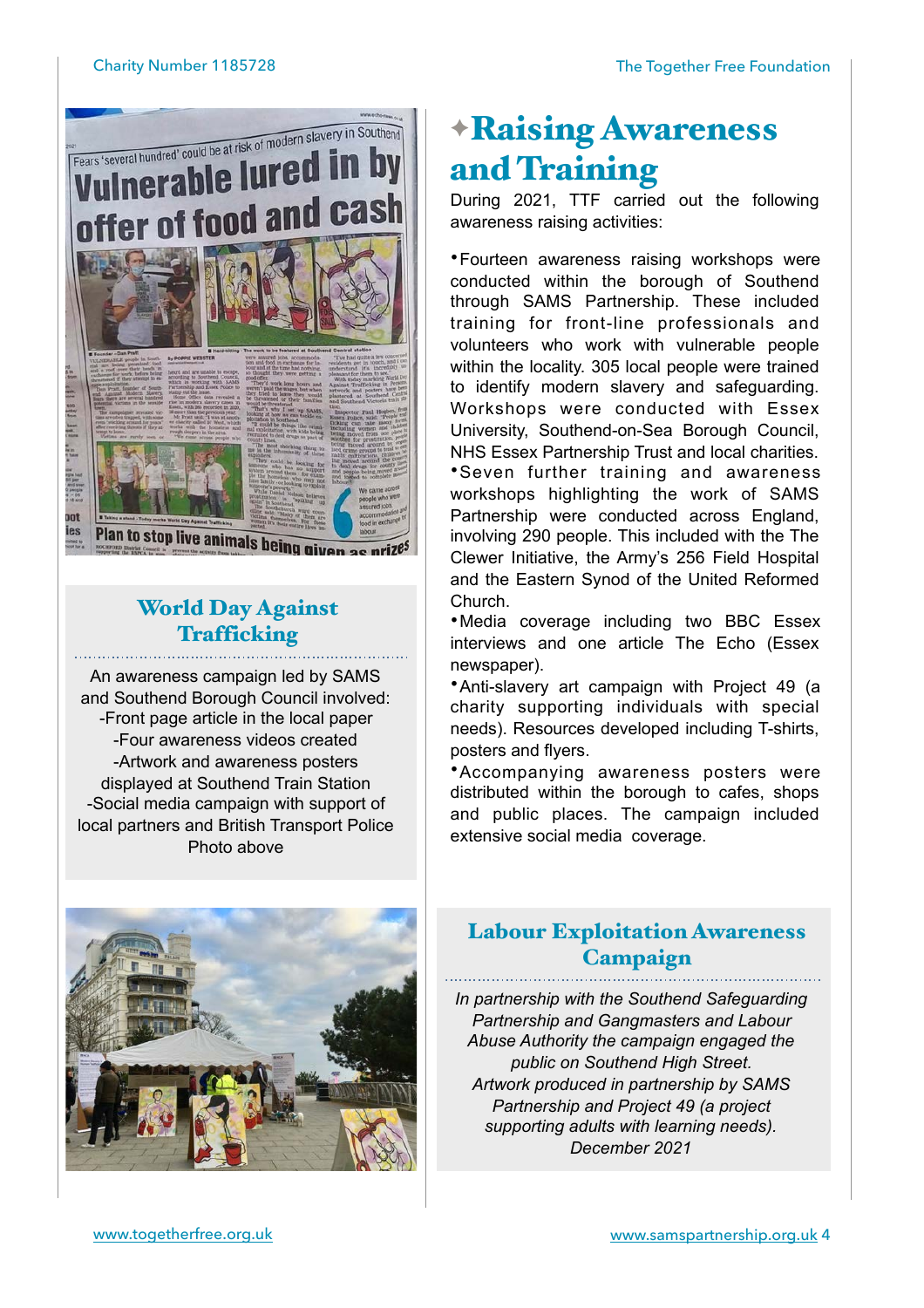### Feedback from *Nora*, a Survivor of Modern **Slavery**

*"I found out about SAMS from one of the council staff. I like Ellie [SAMS Survivor Care Co-ordinator] from the first time I saw her because of her big smile and warm heart. She been helping me lots with my personal life and families, with my well being and mental health issues.*

*With the mentor and befriender I can't thank them enough. I love seeing my befriender and mentor for as long as they still want to see me. A volunteer gave me a free cake for my son's birthday. They made him very happy on his birthday.*

*They even found the bicycle for me and my kids. I always wanted a bicycle so I can say that really make me happy too. Just before Christmas they send me a gift voucher for me to spend, it's not [a big] amount of money but it's still big amount for me. l appreciate it so much.*

 *I feel so loved by these people and I wish lots of people will have the same experience as me in the future."* 

#### Funding

TFF appreciates the 2021 grant funding to enable its work from: -The Postcode Lottery -The Essex Community Foundation -The Rosca Trust -Southend Community Fund - Eastern Baptist Association -The National Lottery - The Plater Trust - The Leathersellers' Company Charity Fund -MB Reckitt Trust

### ✦Survivor Care

In April 2021, SAMS Partnership appointed a Survivor Care Co-ordinator to work with the Anti-Slavery Co-ordinator to develop SAMS Survivor Care Project. The purpose of the project is to deliver bespoke, long-term community-based support to survivors of all types of modern slavery and human trafficking in the borough of Southend. Support is delivered through volunteers in the form of befriending, mentoring and practical help. The Survivor Care Project has primarily been funded by a grant from the Postcode Lottery.

### *Survivor Care Activities during 2021*

In setting up this new project, the following activities were undertaken:

-Community mapping, networking and partnership development with local agencies and organisation -Policies, forms and databases developed for both survivors and volunteers.

- Trauma informed five session training programme developed

-Recruitment, vetting and training of nine volunteers. Four volunteers trained befrienders, four as mentors and one practical helper.

-Five survivors were referred into the project. These included cases of domestic servitude, labour exploitation and sexual exploitation. A range of nationalities were represented, including Angolan, Malaysian, Nigerian, Pakistani, Vietnamese. Four survivors have the additional challenge of being no recourse to public funds.

-Within the first three months of the project offering care to survivors support included: 26 hours of befriending, 11 hours of mentoring and 20+ hours of casework support surrounding debt, education, housing and welfare.

-Referrals were undertaken to a range of sectors including education and work, legal, welfare and the community

-A range of practical help was given to the survivors including financial support for food, clothing, school meals and travel, homemade birthday cake, 2 bike packages (bike, helmet, lights, locks), DIY and tickets for a local amusement park.